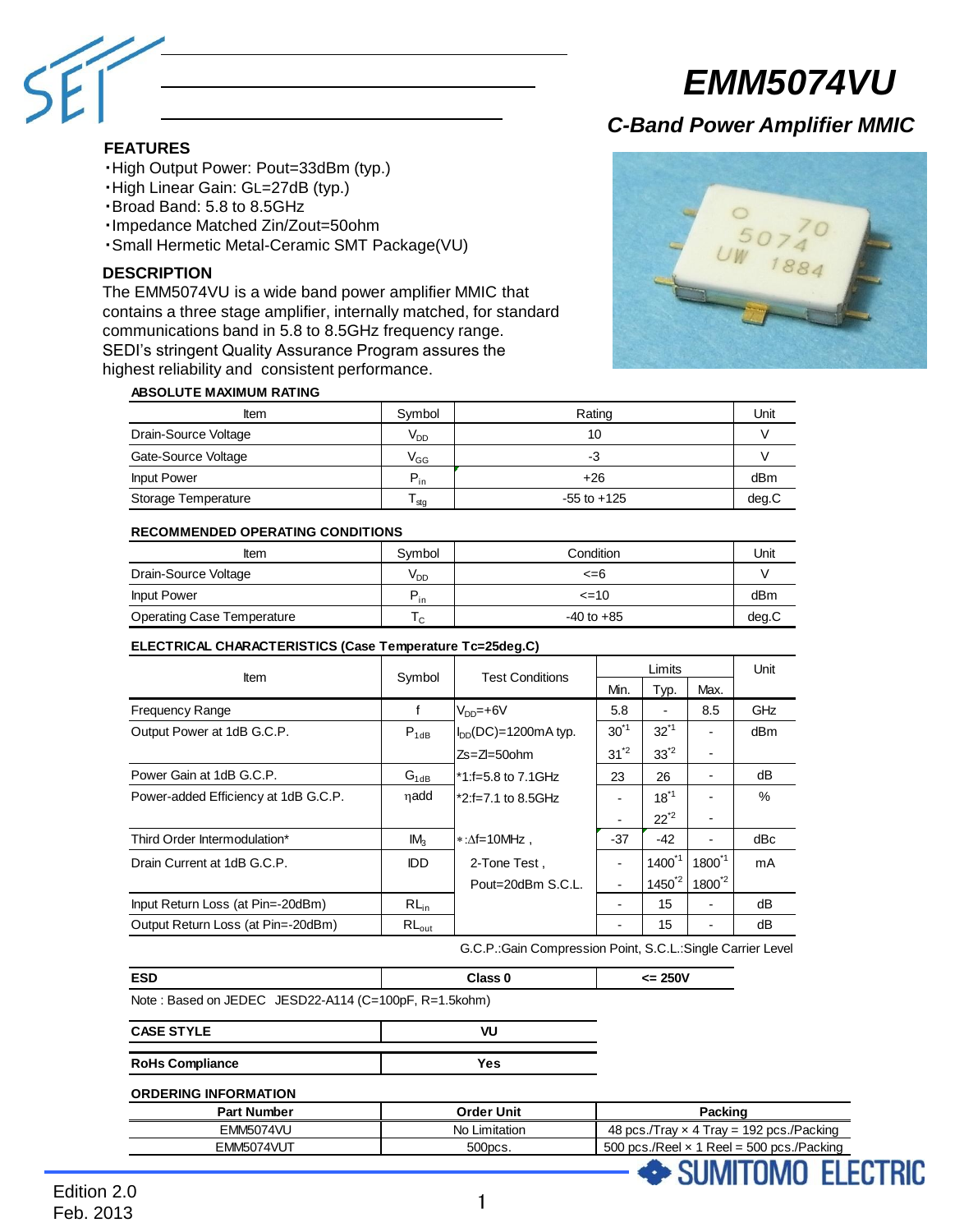

*C-Band Power Amplifier MMIC*

# **Output Power vs. Frequency Output Power, Drain Current vs. Input Power**

**@VDD=6V, IDD(DC)=1200mA**





SUMITOMO ELECTRIC

# **Power Added Efficiency vs. Frequency**



**@VDD=6V, IDD(DC)=1200mA**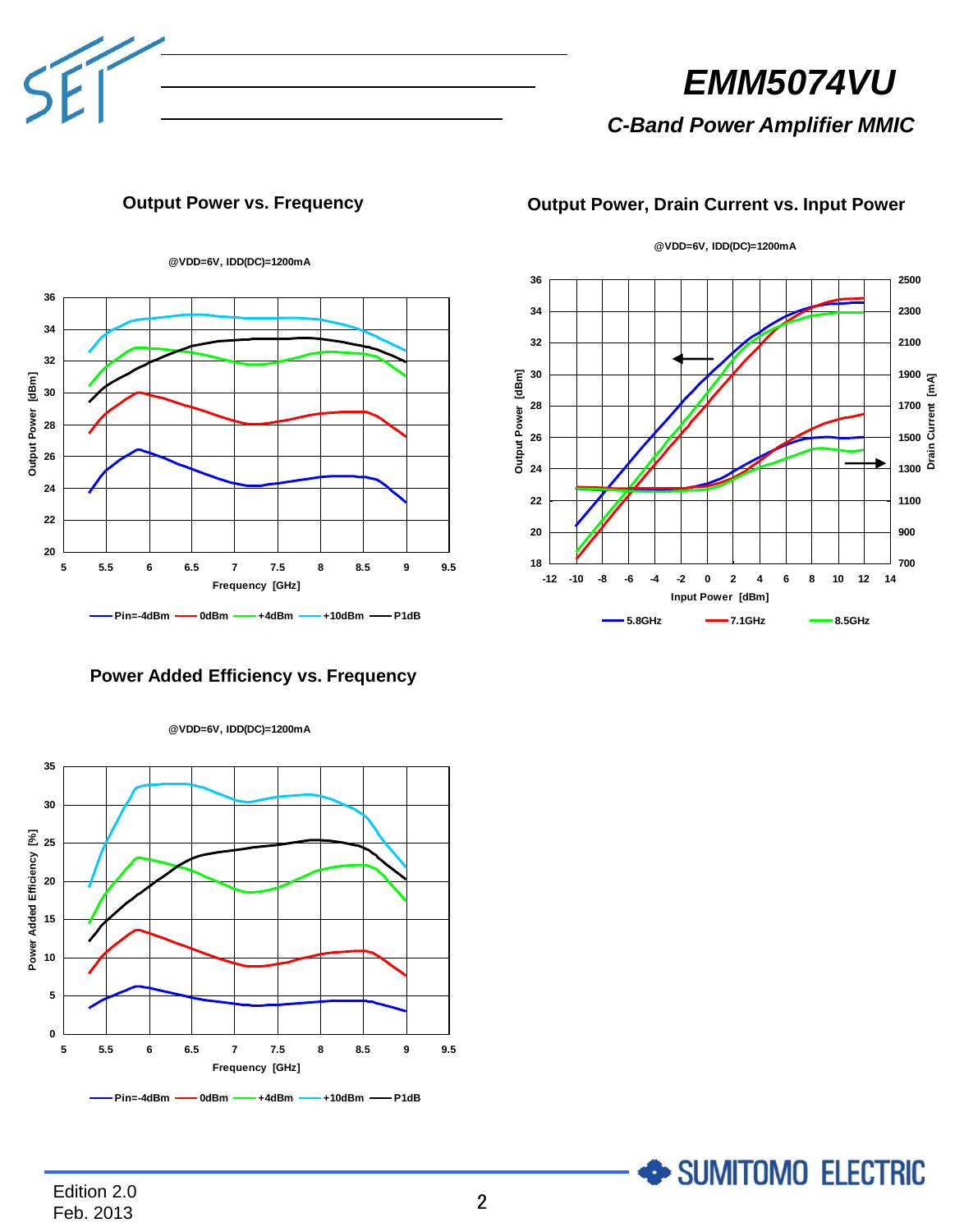

*C-Band Power Amplifier MMIC*

### **IM3 vs. Frequency**







**@VDD=6V, IDD(DC)=1200mA, @Po=20dBm S.C.L.**



**@VDD=6V, IDD(DC)=1200mA**

**IMD vs. Output Power**



SUMITOMO ELECTRIC

Edition 2.0 **Edition 2.0**<br>Feb. 2013 3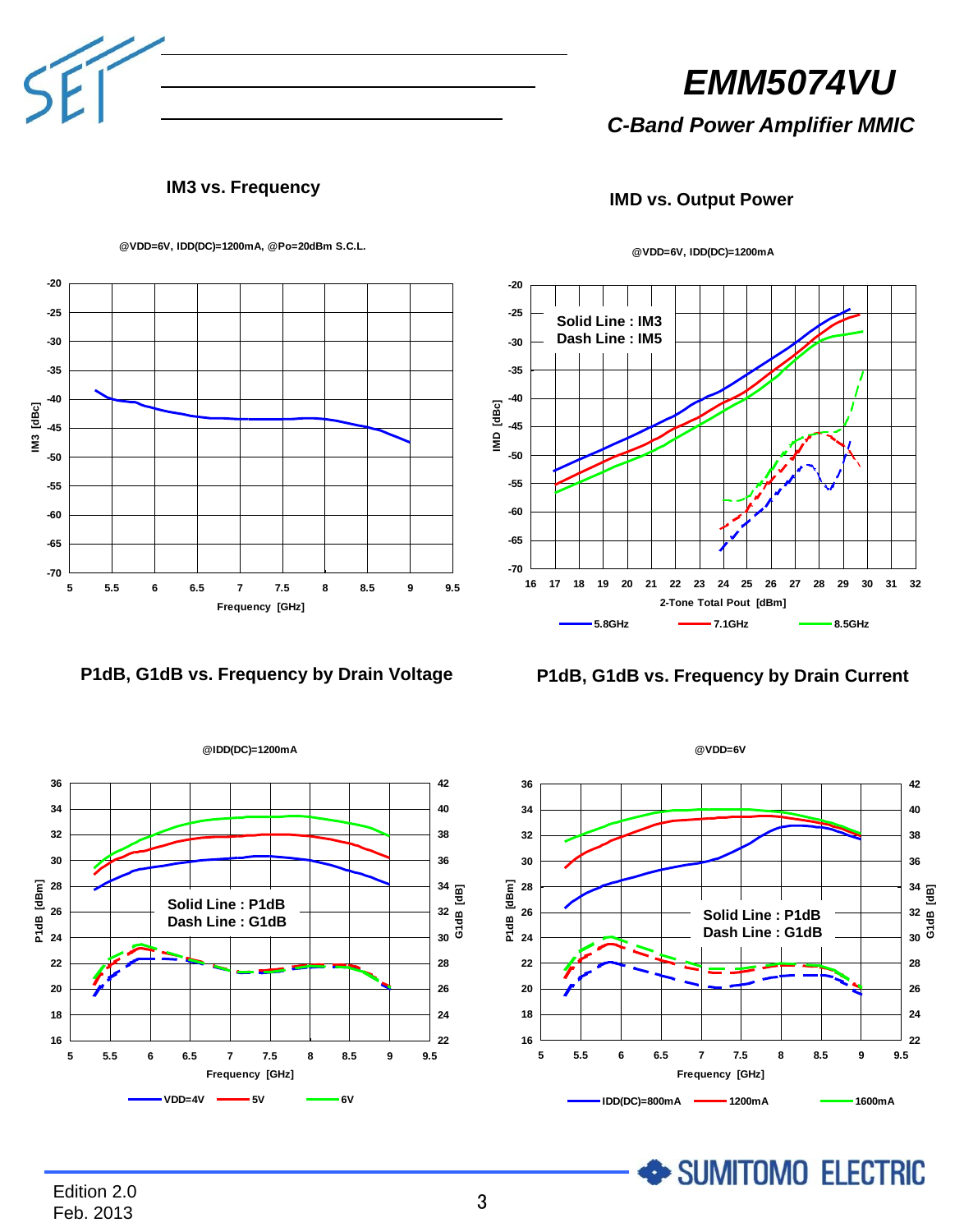

# *C-Band Power Amplifier MMIC*

### **Output Power, Drain Current vs. Input Power by Drain Voltage**

**@f=5.8GHz, IDD(DC)=1200mA**

 Output Power [dBm] **Output Power [dBm] Drain Current [mA]** 1700<br>1500<br>1500<br>E <sup>5</sup>ـ 1300 **VDD=4V 5V 6V** 系 列**<sup>1</sup>** 系 列**<sup>6</sup>** 系 列**<sup>7</sup> -12 -10 -8 -6 -4 -2 0 2 4 6 8 10 12 14 Input Power [dBm]**

# **Output Power, Drain Current vs. Input Power by Drain Voltage**



# **Output Power, Drain Current vs. Input Power by Drain Voltage**



**@f=7.1GHz, IDD(DC)=1200mA**

SUMITOMO ELECTRIC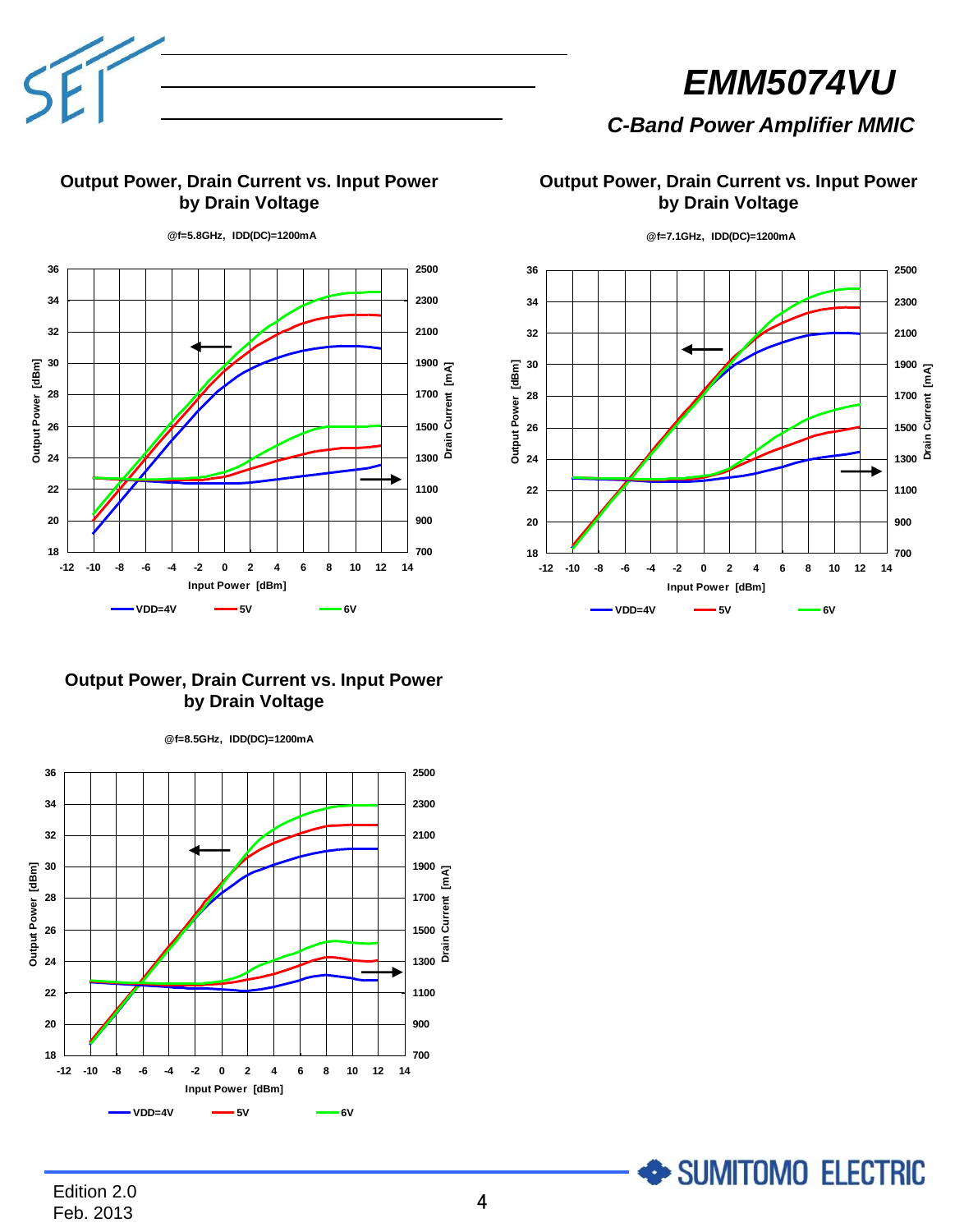# *C-Band Power Amplifier MMIC*

# **Output Power, Drain Current vs. Input Power by Drain Current**



**Output Power, Drain Current vs. Input Power by Drain Current**

# **Output Power, Drain Current vs. Input Power by Drain Current**



**@f=8.5GHz, VDD=6V**

**@f=7.1GHz, VDD=6V**



SUMITOMO ELECTRIC

# Edition 2.0 Feb. 2013 <sup>5</sup>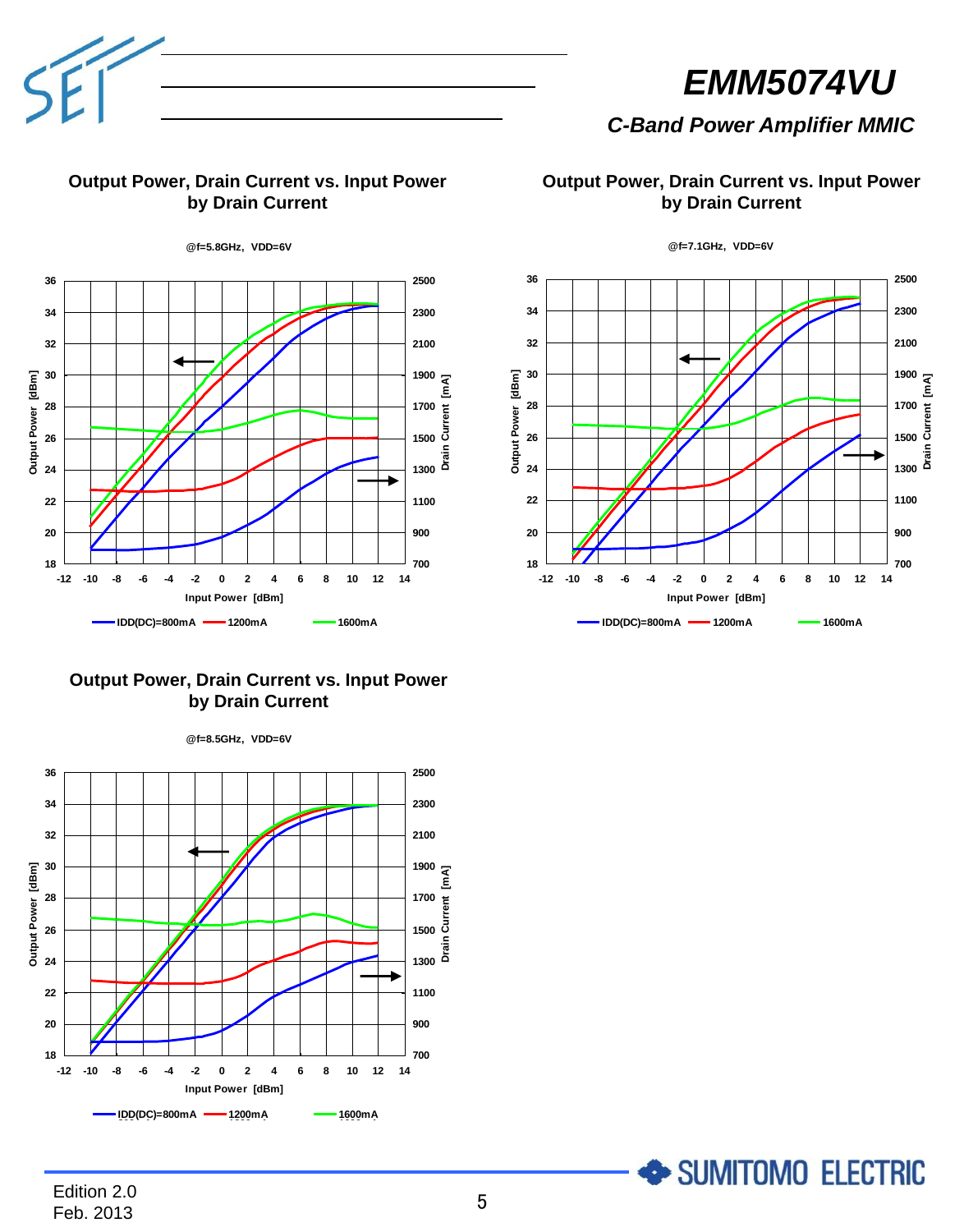

*C-Band Power Amplifier MMIC*

# **IMD vs. Output Power by Drain Voltage IMD vs. Output Power by Drain Voltage**

**@f=7.1GHz, IDD(DC)=1200mA**



**-70 -65 -60 -55 -50 -45 -40 -35 -30 -25 -20 -15 16 18 20 22 24 26 28 30 32 2-Tone Total Pout [dBm] IMD [dBc] VDD=4V 5V 6V** 系 列**<sup>1</sup>** 系 列**<sup>6</sup>** 系 列**<sup>7</sup> Solid Line : IM3 Dash Line : IM5**

SUMITOMO ELECTRIC

**IMD vs. Output Power by Drain Voltage**



**@f=8.5GHz, IDD(DC)=1200mA**

Edition 2.0 Feb. 2013 <sup>6</sup>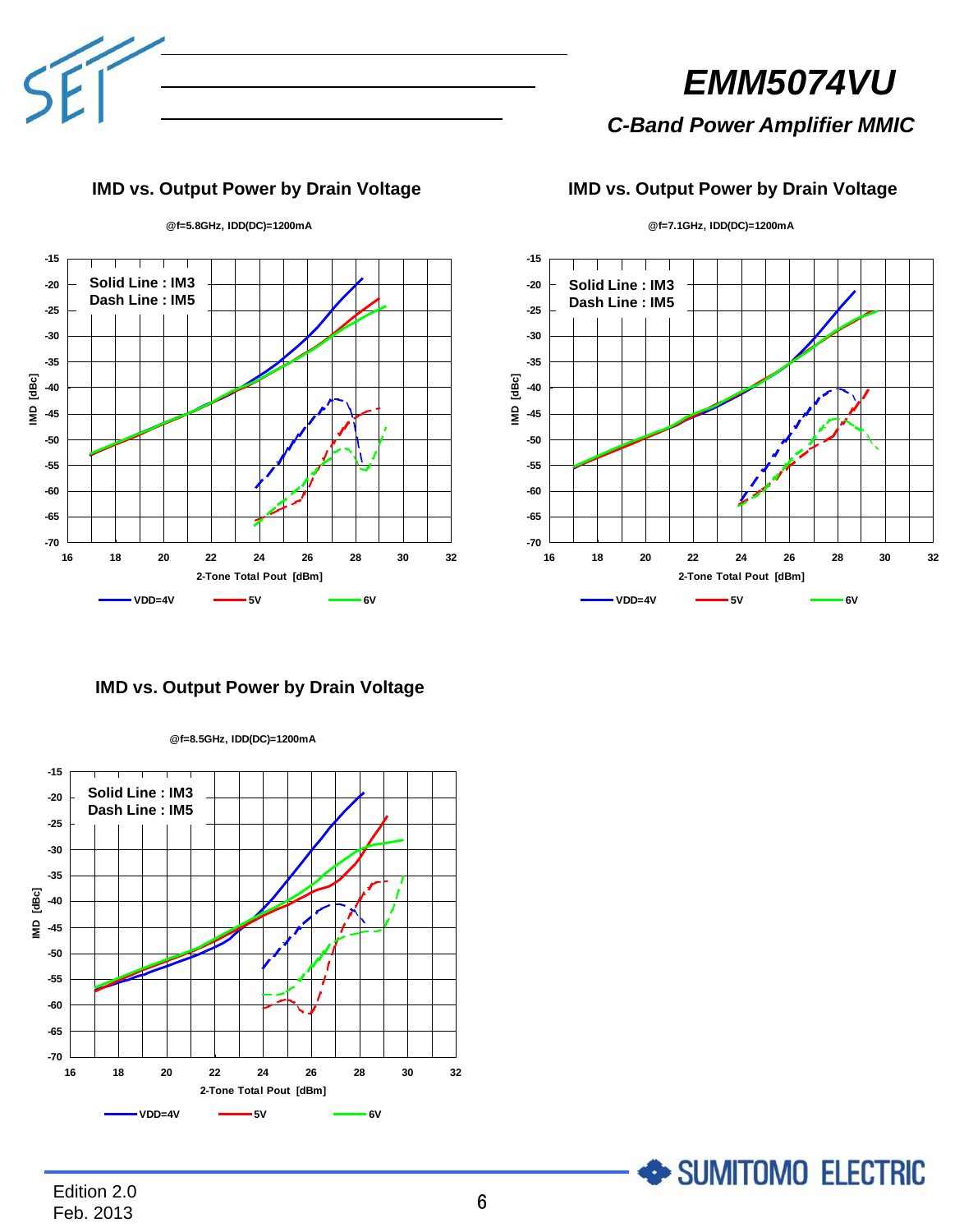

# *C-Band Power Amplifier MMIC*

# **IMD vs. Output Power by Drain Current IMD vs. Output Power by Drain Current**





SUMITOMO ELECTRIC

# **IMD vs. Output Power by Drain Current**



**@f=8.5GHz, VDD=6V**

Edition 2.0 Feb. 2013 <sup>7</sup>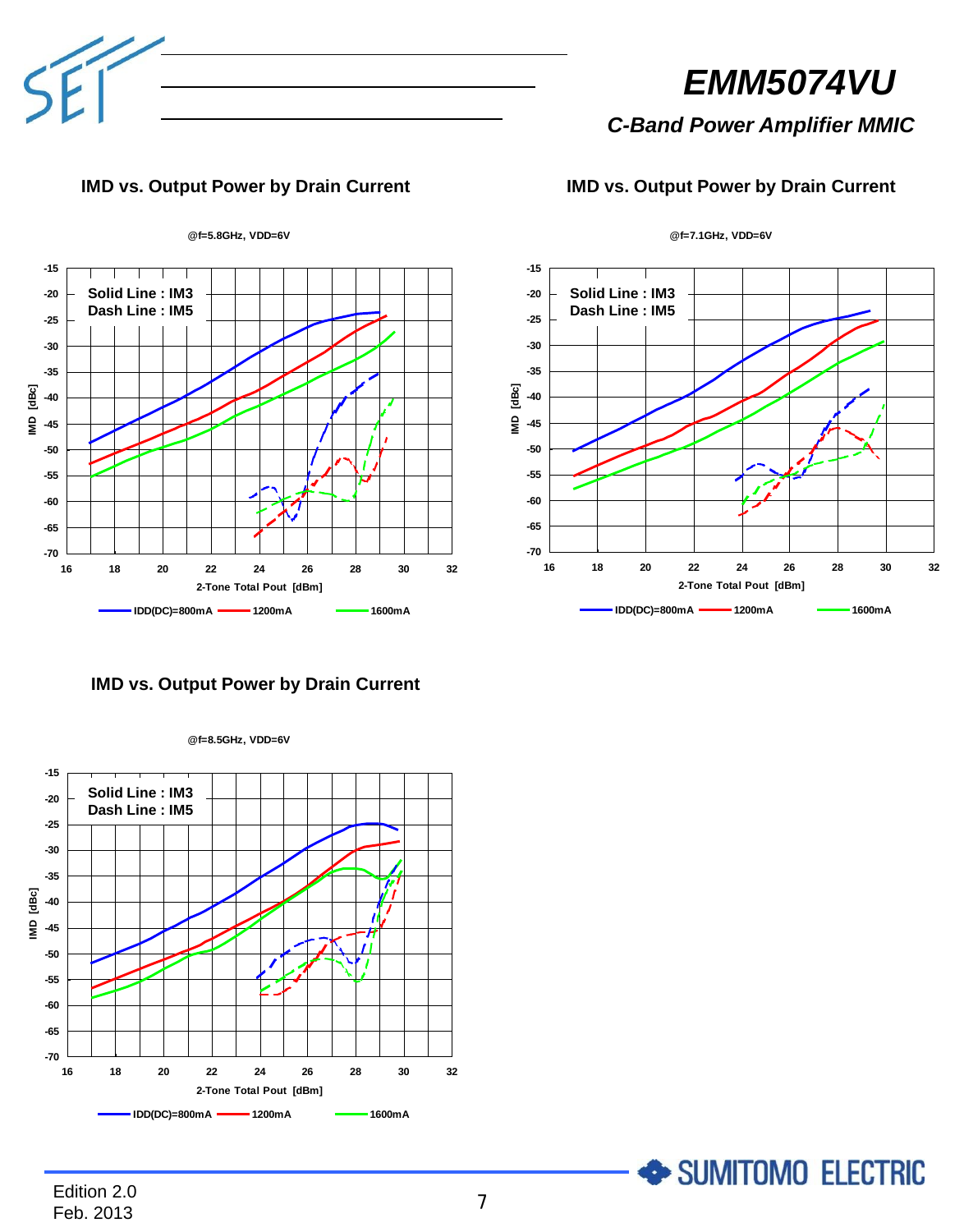

# *C-Band Power Amplifier MMIC*

# **OUTPUT POWER, DRAIN CURRENT vs. INPUT POWER by Temperature**

@VDD=6V, IDD(DC)=1200mA(Tc=+25deg.C), Freq.=5.8GHz



# **OUTPUT POWER, DRAIN CURRENT vs. INPUT POWER by Temperature**

@VDD=6V, IDD(DC)=1200mA(Tc=+25deg.C), Freq.=8.5GHz

### **OUTPUT POWER, DRAIN CURRENT vs. INPUT POWER by Temperature**

@VDD=6V, IDD(DC)=1200mA(Tc=+25deg.C), Freq.=7.1GHz

36 2300 34 2100 1900 32 Output Power [dBm]  $\overline{a}$ 30 1700 Drain Current 28 1500 26 1300 24 1100 22 900 20 700 -8 -6  $-2$  $\overline{2}$ 6 8 10  $12$ Δ. ٥ Input Power [dBm]  $40deg.C$  $-+25deg.C$  $-$ +85deg.C

**OUTPUT POWER, GAIN vs. TEMPERATURE**

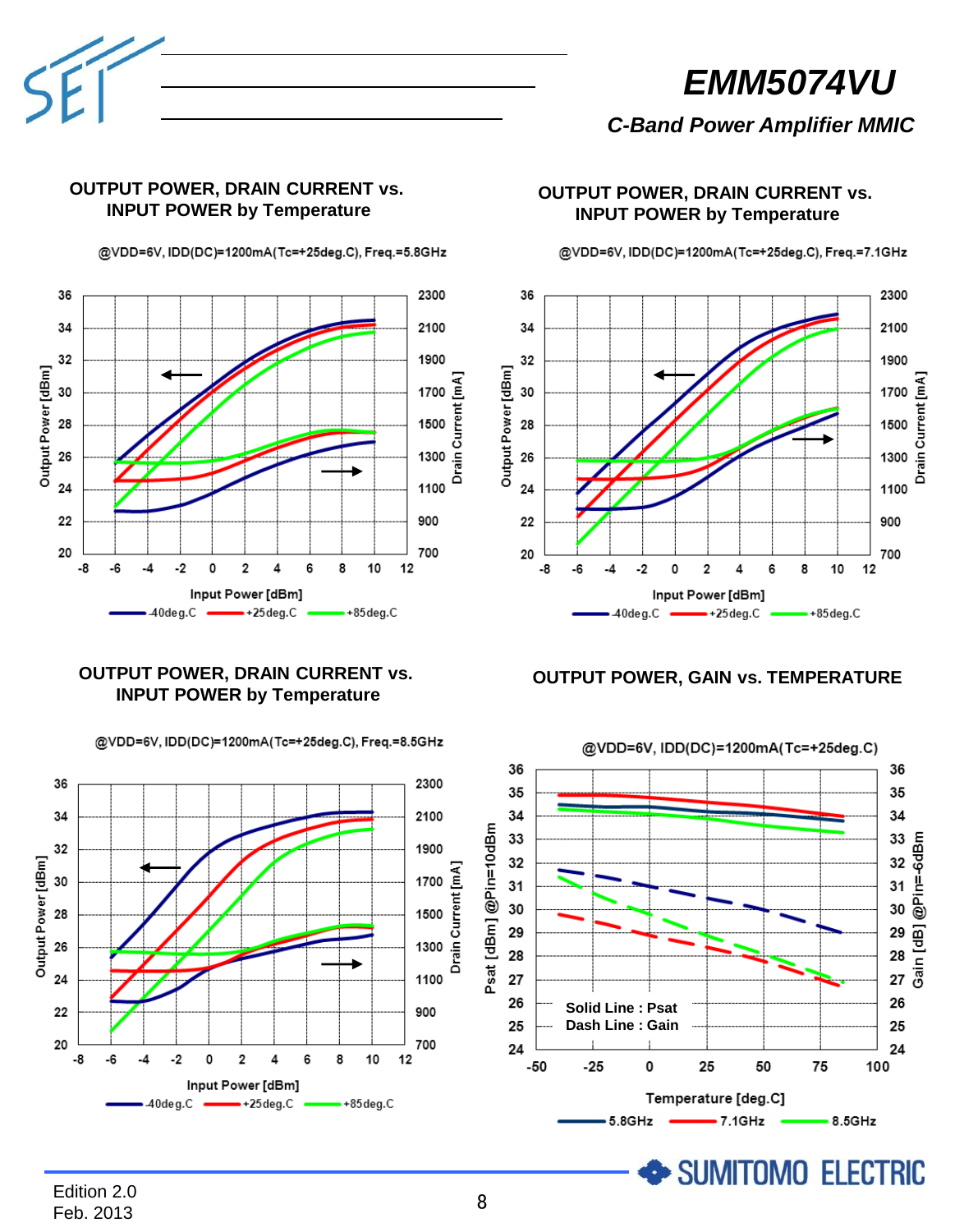

*C-Band Power Amplifier MMIC*

■ **S-Parameter**

**VDD=6V, IDD(DC)=1200mA**

# **Input/Output Return Loss vs. Frequency**





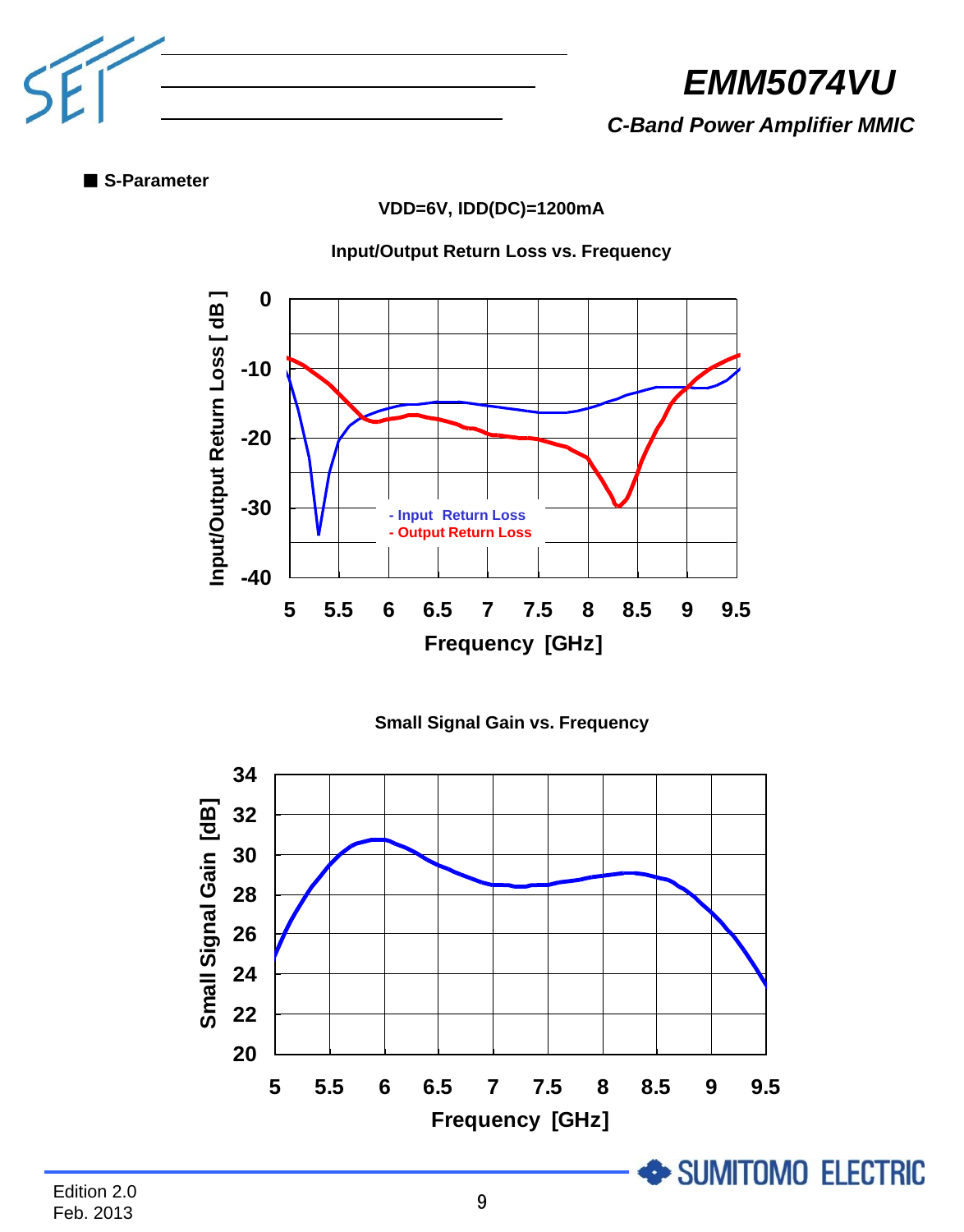

SUMITOMO ELECTRIC

*C-Band Power Amplifier MMIC*

### ■ **S-Parameter**

**VDD=6V, IDD(DC)=1200mA**

| Frequency | <b>S11</b> |            | <b>S21</b> |            | <b>S12</b> |            | <b>S22</b> |            |
|-----------|------------|------------|------------|------------|------------|------------|------------|------------|
| [GHz]     | <b>MAG</b> | <b>ANG</b> | <b>MAG</b> | <b>ANG</b> | <b>MAG</b> | <b>ANG</b> | <b>MAG</b> | <b>ANG</b> |
| 5.0       | 0.262      | 30.2       | 17.543     | $-56.0$    | 0.000      | $-108.8$   | 0.370      | $-74.5$    |
| 5.1       | 0.157      | 11.5       | 20.174     | $-80.8$    | 0.000      | $-3.4$     | 0.342      | $-89.3$    |
| 5.2       | 0.072      | $-12.5$    | 22.695     | $-105.3$   | 0.000      | $-141.0$   | 0.313      | $-105.0$   |
| 5.3       | 0.020      | $-99.5$    | 25.097     | $-129.3$   | 0.000      | $-45.2$    | 0.278      | $-122.2$   |
| 5.4       | 0.057      | 179.4      | 27.472     | $-153.0$   | 0.000      | $-8.7$     | 0.242      | $-141.3$   |
| 5.5       | 0.095      | 160.6      | 29.615     | $-176.8$   | 0.000      | $-155.6$   | 0.206      | $-163.2$   |
| 5.6       | 0.122      | 150.2      | 31.529     | 159.6      | 0.000      | $-168.0$   | 0.173      | 171.9      |
| 5.7       | 0.137      | 141.4      | 33.070     | 136.2      | 0.000      | 171.9      | 0.148      | 142.6      |
| 5.8       | 0.147      | 133.8      | 33.937     | 112.8      | 0.000      | $-51.8$    | 0.134      | 110.6      |
| 5.9       | 0.155      | 127.1      | 34.309     | 90.0       | 0.000      | $-49.8$    | 0.131      | 80.0       |
| 6.0       | 0.163      | 121.5      | 34.227     | 67.7       | 0.000      | $-111.6$   | 0.136      | 53.3       |
| 6.1       | 0.170      | 117.8      | 33.559     | 46.3       | 0.000      | $-138.4$   | 0.141      | 31.7       |
| 6.2       | 0.174      | 113.0      | 32.721     | 25.8       | 0.000      | $-163.6$   | 0.145      | 14.5       |
| 6.3       | 0.175      | 108.1      | 31.764     | 6.0        | 0.000      | 161.8      | 0.144      | 0.6        |
| 6.4       | 0.177      | 102.5      | 30.689     | $-13.1$    | 0.000      | $-122.8$   | 0.141      | $-11.1$    |
| 6.5       | 0.180      | 95.8       | 29.747     | $-31.3$    | 0.000      | $-156.8$   | 0.135      | $-20.3$    |
| 6.6       | 0.180      | 90.1       | 28.885     | $-49.1$    | 0.000      | $-162.7$   | 0.129      | $-28.1$    |
| 6.7       | 0.180      | 843        | 28.009     | $-66.3$    | 0.000      | $-140.0$   | 0.124      | $-33.9$    |
| 6.8       | 0.176      | 78.5       | 27.365     | $-82.9$    | 0.000      | 171.1      | 0.117      | $-39.4$    |
| 6.9       | 0.172      | 71.2       | 26.923     | $-99.6$    | 0.000      | $-175.8$   | 0.113      | $-44.5$    |
| 7.0       | 0.169      | 64.1       | 26.479     | $-115.9$   | 0.000      | $-114.8$   | 0.108      | $-48.9$    |
| 7.1       | 0.167      | 56.7       | 26.371     | $-132.1$   | 0.000      | $-148.5$   | 0.105      | $-53.5$    |
| 7.2       | 0.164      | 50.3       | 26.189     | $-148.3$   | 0.000      | $-148.1$   | 0.102      | $-59.2$    |
| 7.3       | 0.159      | 42.7       | 26.180     | $-164.6$   | 0.000      | $-179.7$   | 0.101      | $-65.0$    |
| 7.4       | 0.154      | 34.8       | 26.344     | 178.9      | 0.000      | $-76.2$    | 0.099      | $-72.3$    |
| 7.5       | 0.152      | 26.4       | 26.509     | 162.4      | 0.000      | $-101.1$   | 0.098      | $-80.2$    |
| 7.6       | 0.152      | 184        | 26.756     | 145.6      | 0.000      | $-122.4$   | 0.094      | $-89.0$    |
| 7.7       | 0.154      | 11.0       | 27.090     | 128.5      | 0.000      | $-124.8$   | 0.090      | $-98.2$    |
| 7.8       | 0.154      | 4.1        | 27.338     | 111.2      | 0.000      | $-126.7$   | 0.086      | $-109.0$   |
| 7.9       | 0.156      | $-3.7$     | 27.642     | 93.5       | 0.001      | $-127.1$   | 0.079      | $-121.1$   |
| 8.0       | 0.163      | $-12.2$    | 27.971     | 75.5       | 0.001      | $-127.1$   | 0.071      | $-136.5$   |
| 8.1       | 0.171      | $-19.8$    | 28.114     | 57.1       | 0.001      | $-138.4$   | 0.056      | $-151.4$   |
| 8.2       | 0.182      | $-27.4$    | 28.302     | 38.5       | 0.001      | $-146.1$   | 0.042      | $-173.5$   |
| 8.3       | 0.192      | $-35.4$    | 28.314     | 19.2       | 0.001      | $-170.0$   | 0.032      | 145.6      |
| 8.4       | 0.201      | $-45.0$    | 28.082     | $-0.2$     | 0.001      | $-168.1$   | 0.036      | 89.2       |
| 8.5       | 0.213      | $-56.0$    | 27.775     | $-20.1$    | 0.001      | $-157.6$   | 0.054      | 48.3       |
| 8.6       | 0.224      | $-67.9$    | 27.174     | $-40.2$    | 0.001      | $-175.4$   | 0.083      | 25.5       |
| 8.7       | 0.231      | $-80.6$    | 26.284     | $-60.4$    | 0.001      | 176.9      | 0.117      | 7.0        |
| 8.8       | 0.233      | $-95.2$    | 25.281     | $-80.9$    | 0.001      | 159.3      | 0.152      | $-7.9$     |
| 8.9       | 0.231      | $-111.2$   | 23.980     | $-101.2$   | 0.000      | 161.7      | 0.195      | $-20.6$    |
| 9.0       | 0.230      | $-130.1$   | 22.667     | $-121.4$   | 0.000      | 156.4      | 0.228      | $-32.6$    |
| 9.1       | 0.229      | $-150.3$   | 21.239     | $-141.7$   | 0.000      | $-169.6$   | 0.266      | $-42.6$    |
| 9.2       | 0.229      | $-172.4$   | 19.653     | $-161.8$   | 0.000      | $-146.4$   | 0.300      | $-52.1$    |
| 9.3       | 0.238      | 163.4      | 18.126     | 178.3      | 0.000      | $-143.6$   | 0.330      | $-61.1$    |
| 9.4       | 0.260      | 139.1      | 16.569     | 158.1      | 0.000      | $-131.6$   | 0.358      | $-69.0$    |
| 9.5       | 0.295      | 116.2      | 14.970     | 138.4      | 0.001      | $-119.5$   | 0.383      | $-76.4$    |
|           |            |            |            |            |            |            |            |            |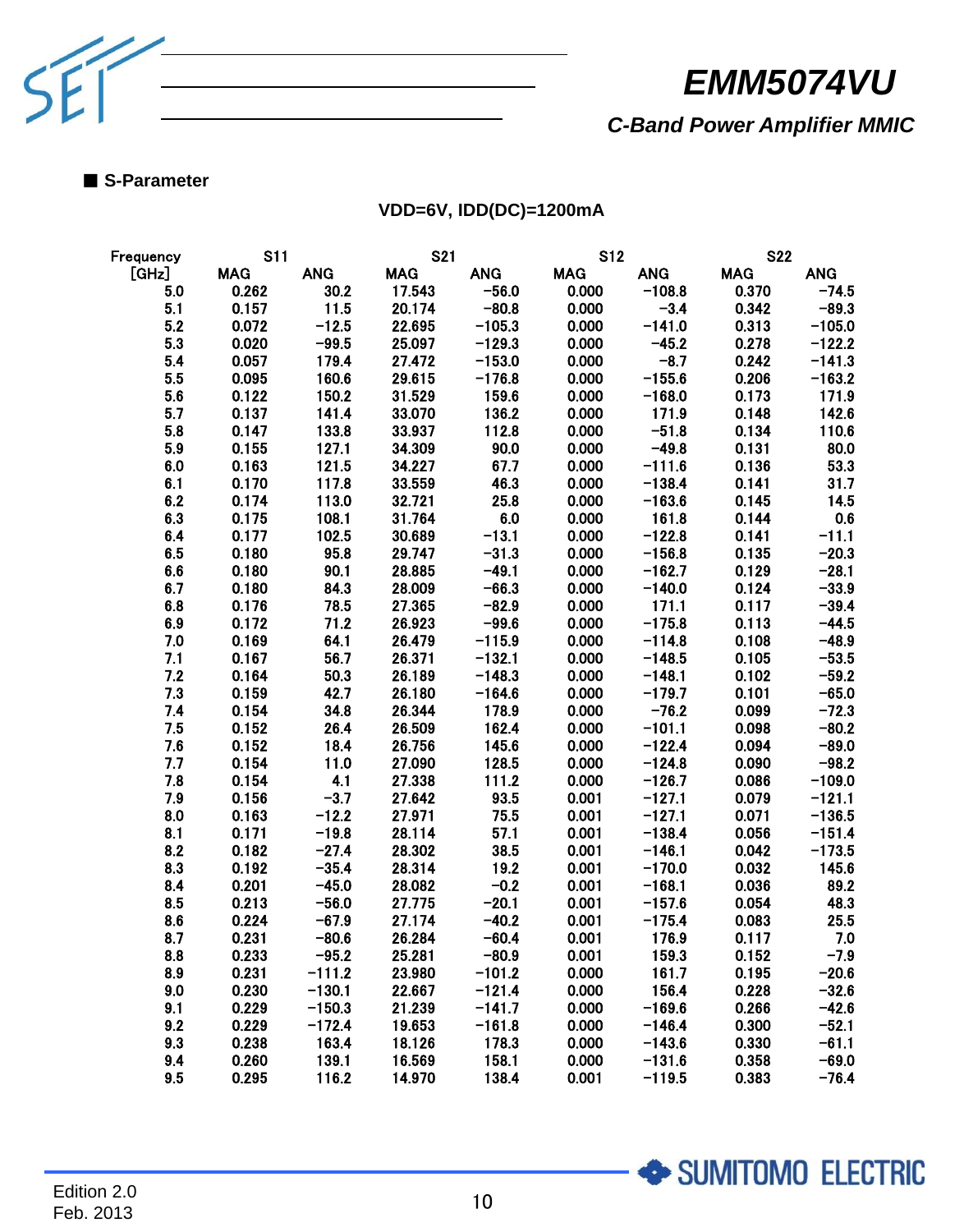

*C-Band Power Amplifier MMIC*

# **ATch vs. DRAIN VOLTAGE (Reference Data)**

IDD(DC)=1200mA



**Note : ∆Tch : Temperature Rise from Backside of Package to Channel** 



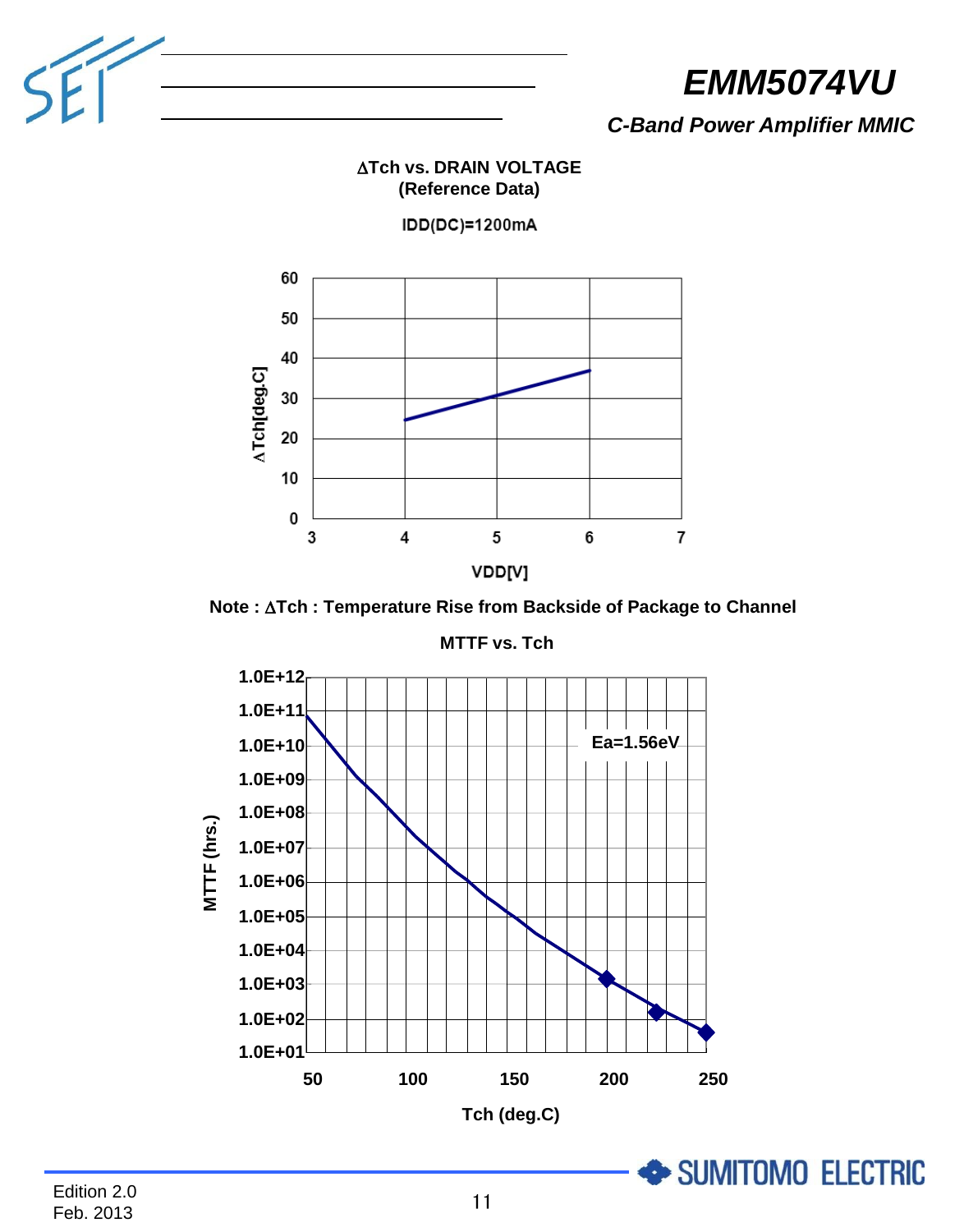

*C-Band Power Amplifier MMIC*

### ■ **Block diagram**



PIN ASSIGNMENT 1 : VGG  $2:$  RF in 3 : VGG 4 : VDD 5 : RF out 6 : VDD

SUMITOMO ELECTRIC

# ■ **Recommended Bias Circuit**



Note 1: The capacitors are recommended on the bias supply line, close to the package, in order to prevent video oscillations which could damage the module.

- Note 2: Two pins named VGG are internally connected.
- Note 3: Two pins named VDD are internally connected.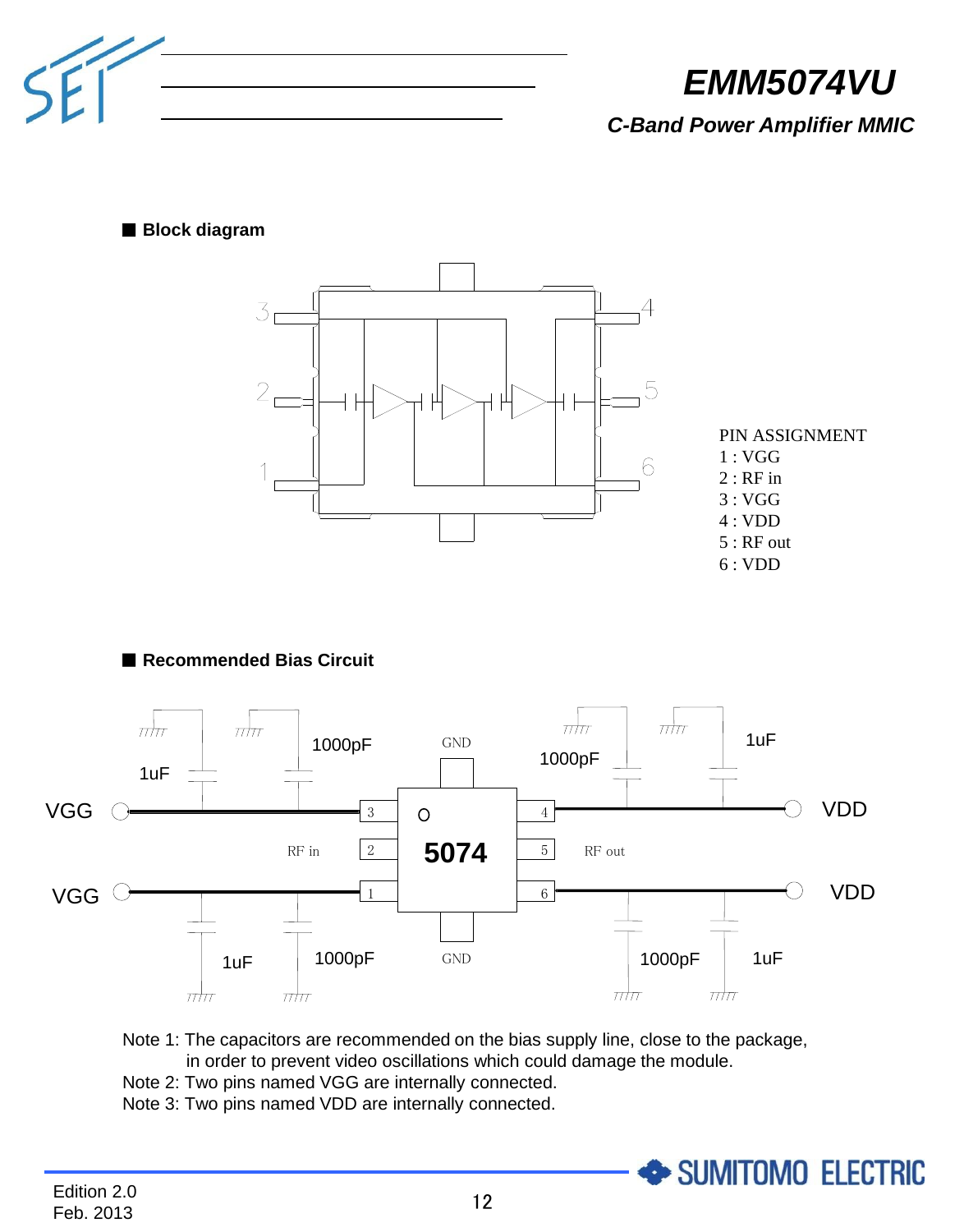

SUMITOMO ELECTRIC

# *C-Band Power Amplifier MMIC*

# ■ **Package Outline**

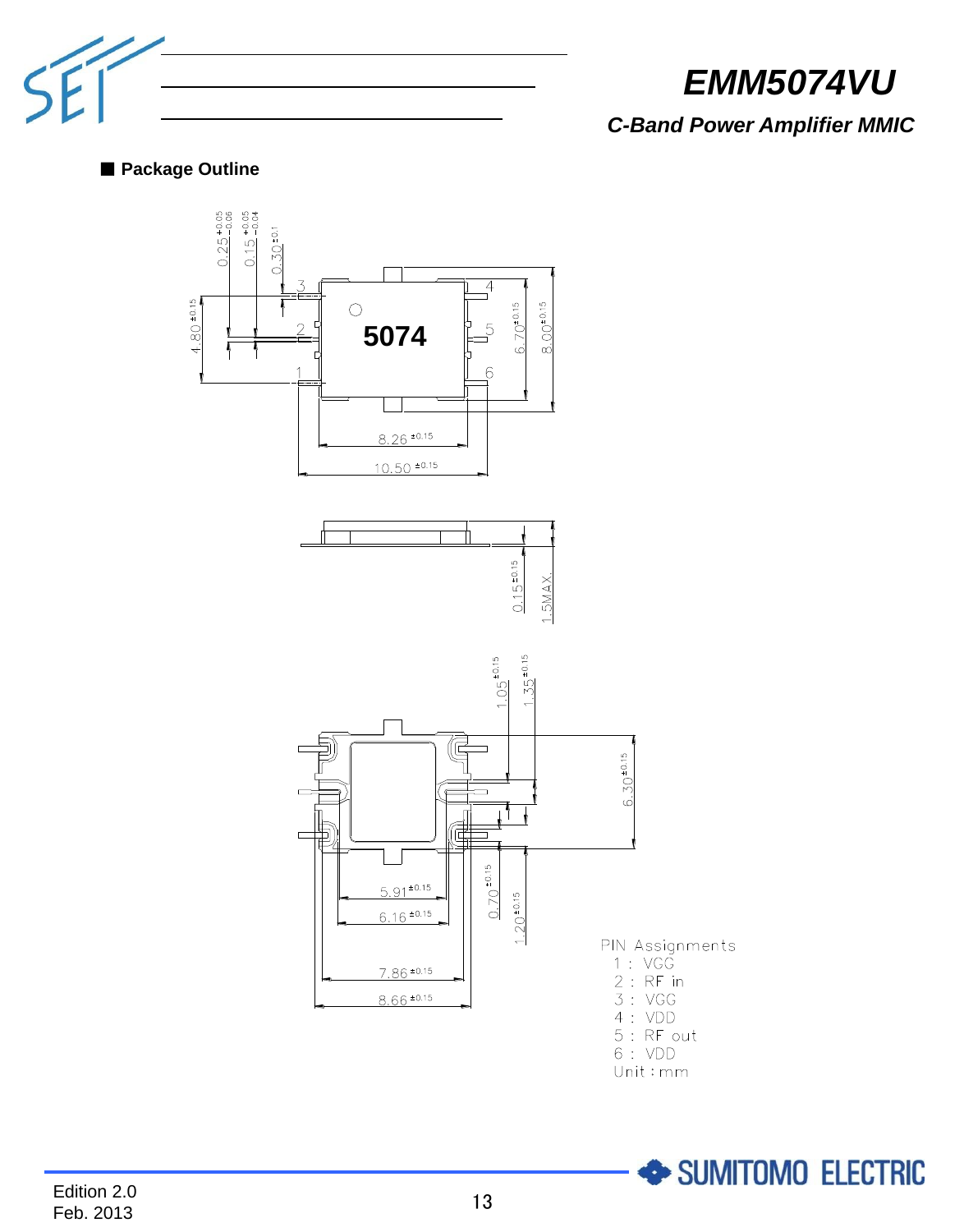

*C-Band Power Amplifier MMIC*

# ■ **PCB Pads and Solder-resist Pattern**



Notes :

1.LAMINATE : Rogers Corporation RO4003, Thickness t=0.2mm, Cu Foil 18μm Finish to copper foil ; Ni 0.1 $\mu$ m min./Au 0.1 $\pm$ 0.08 $\mu$ m (Both side)



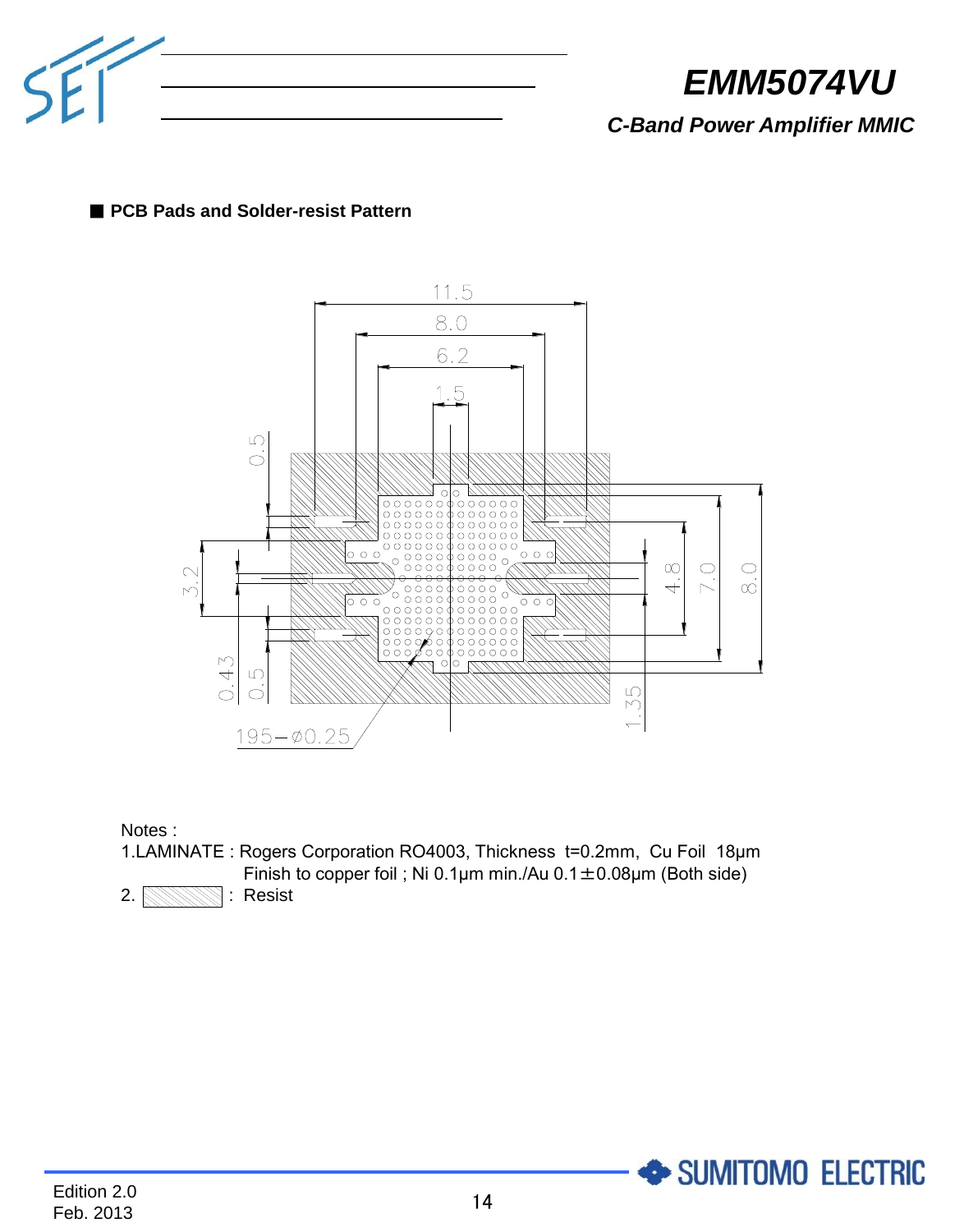

*C-Band Power Amplifier MMIC*

SUMITOMO ELECTRIC

# ■ **Marking Information**



#### <Year code>

| Code | m    | ◡    | - -  | VV   | --<br>77 |      | -<br>- | $\mathbf{r}$ |      |
|------|------|------|------|------|----------|------|--------|--------------|------|
| Year | 2011 | 2012 | 2013 | 2014 | 2015     | 2016 | 2017   | 2018         | 2019 |

<Month code>

| Code  | $\sim$ $\sim$<br>. . | . .<br>M | . . |  | œ | $ -$ | <b>M</b> | $\mathbf{r}$ | $ -$    |                          |
|-------|----------------------|----------|-----|--|---|------|----------|--------------|---------|--------------------------|
| Month |                      |          |     |  |   |      |          | $\sim$<br>10 | $\cdot$ | $\overline{\phantom{0}}$ |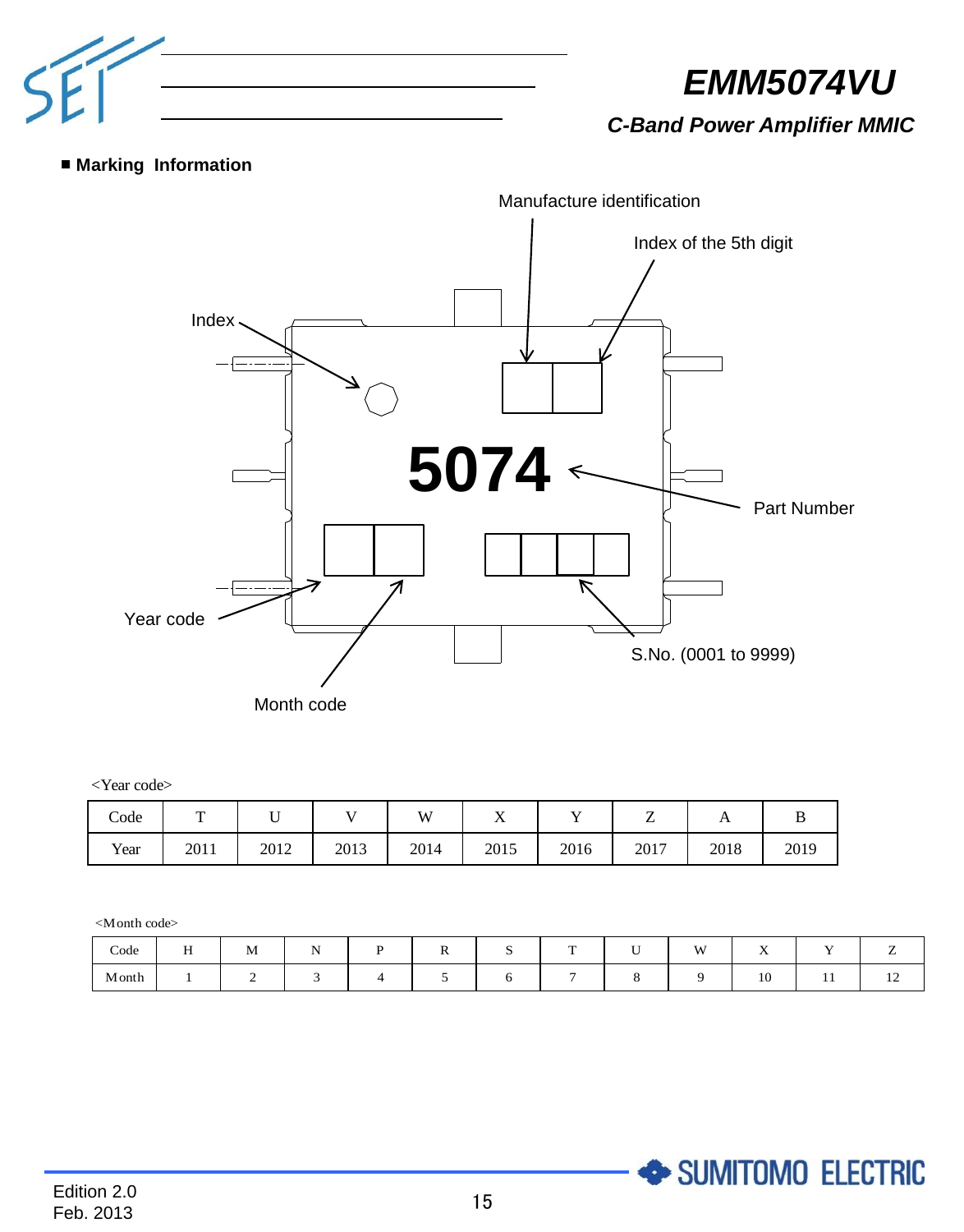

SUMITOMO ELECTRIC

*C-Band Power Amplifier MMIC*



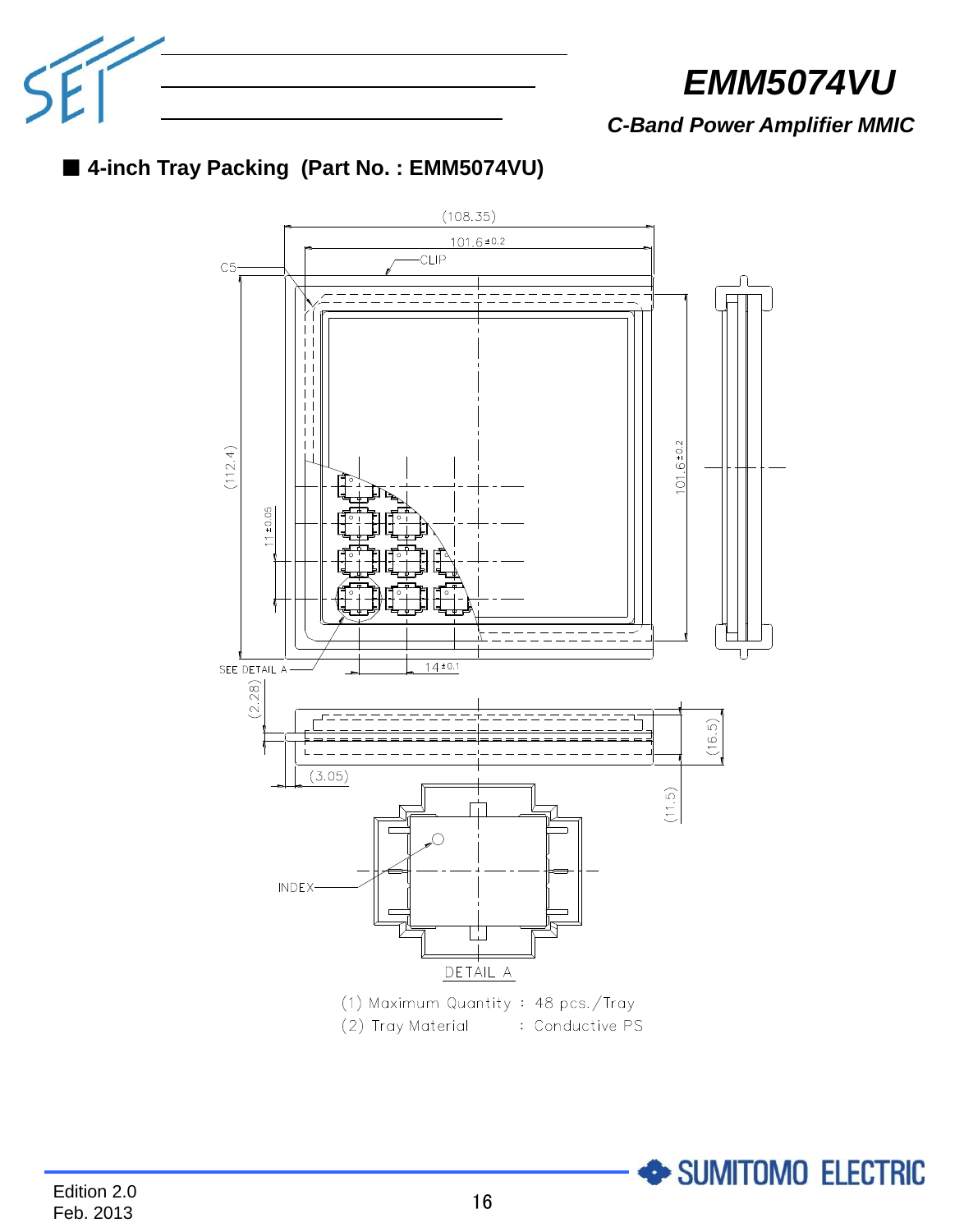

*C-Band Power Amplifier MMIC*





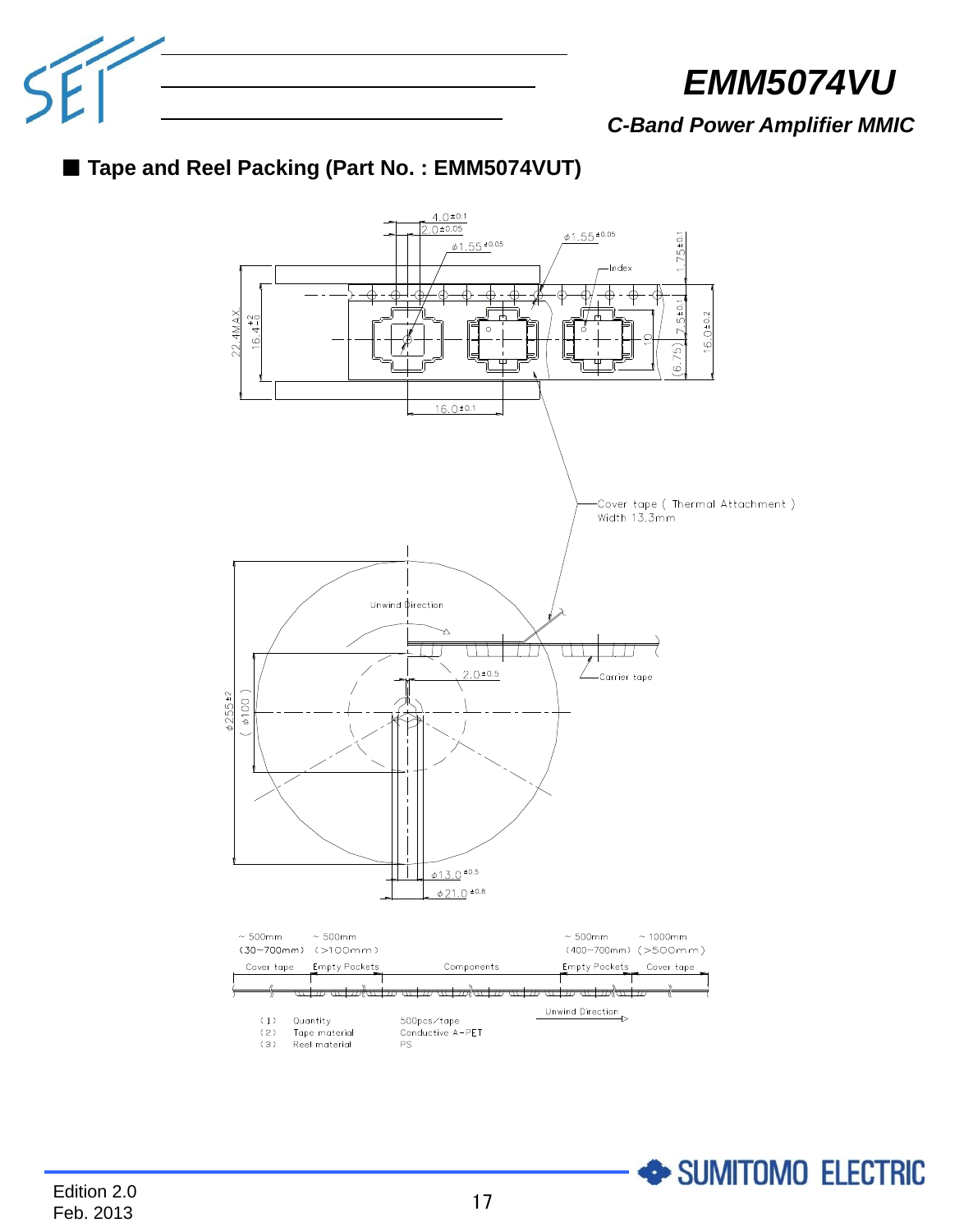

# *C-Band Power Amplifier MMIC*

# ■ **Mounting Method of SMD(Surface Mount Devices) for Lead-free solder**

# **Mounting Condition**

- (1) For soldering, Lead-free solder (Sn-3.0Ag-0.5Cu)\*1 or equivalent shall be used. (\*1: The figure displays with weight %. A predominantly tin-rich alloy with 3.0% silver and 0.5% copper.)
- (2) A rosin type flux with a chlorine content of 0.2% or less shall be used. The rosin flux with low halogen content is recommended.
- (3) When soldering, use one of the following time / temperature methods for acceptable solder joints. Make sure the devices have been properly prepared with flux prior soldering.

# **\* Reflow soldering method (Infrared reflow / Heat circulation reflow / Hot plate reflow):**

 Limit solder to 3 reflow cycles because resin is used in the modules manufacturing process. Excessive reflow cycles will effect the resin resulting in a potential failure or latent defect. The recommended reflow temperature profile is shown below. The temperature of the reflow profile must be measured at the device body surface.





\* Measurement point: Center of the package body surface

(4) The above-recommended conditions were confirmed using the manufacture's equipment and materials. However, when soldering these products, the soldering condition should be verified by customer using their equipment and materials.